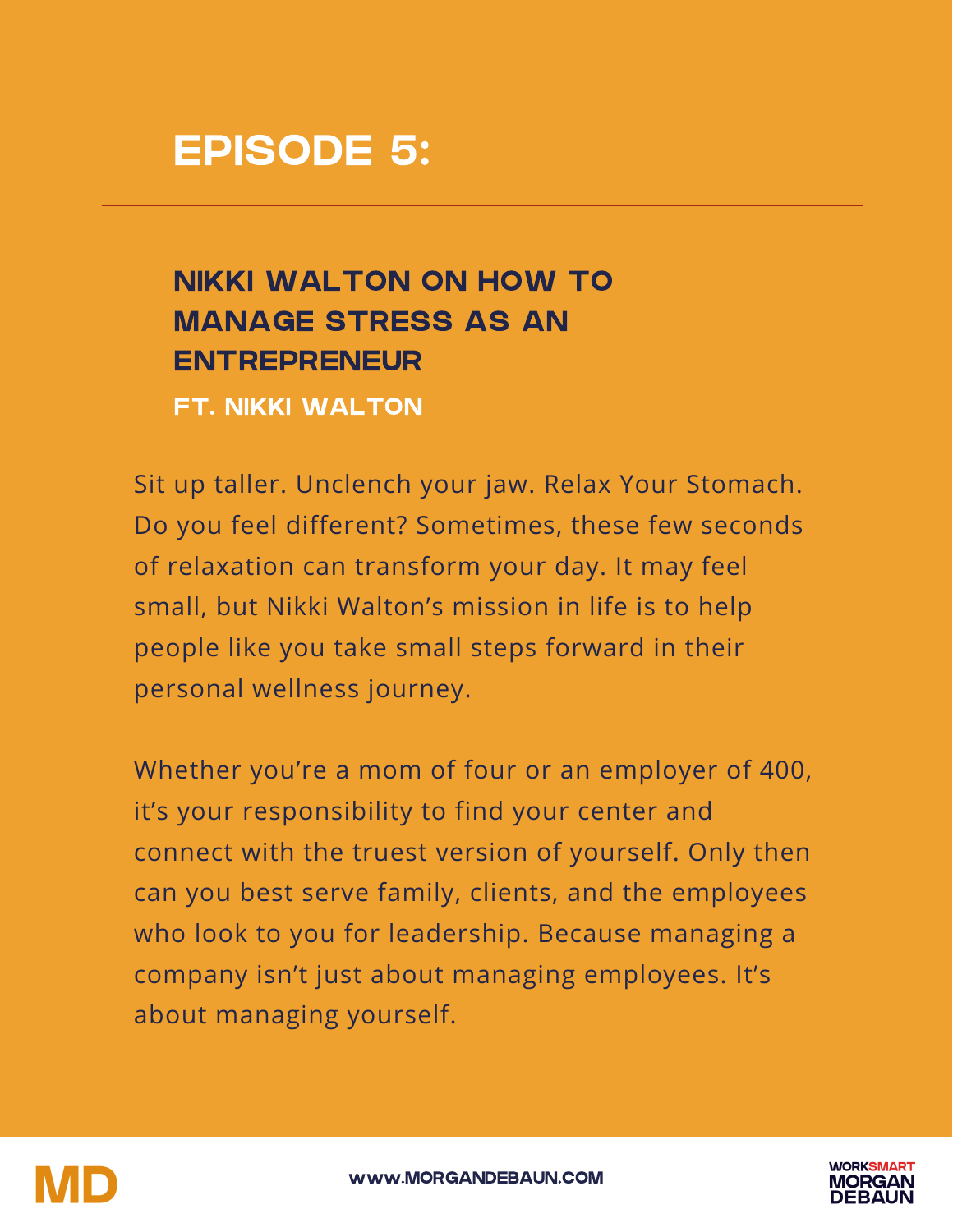#### A SNAPSHOT OF NIKKI'S JOURNEY

Now an advocate for self-care and self-love, Nikki's journey started when she looked in the mirror and didn't love what she saw. She couldn't accept her natural hair and felt bound by society's definition of true beauty. So she started attending forums on natural hair and went to each one with new information, new products, and new tips for fellow women. After encouragement from the forum, Nikki started a site.

In her early years as an entrepreneur, Nikki advocated for the freedom of loving your natural skin and hair. Today, that message of freedom manifests in advocacy for self-love.

#### STAY GROUNDED

As you reach the top, it's easy to succumb to other people's expectations of success. But if you're going to make the best decisions for yourself and your business, you need to stay grounded and learn to manage yourself first. When the going gets tough, Nikki has advice for staying the course. One, reach out to someone you trust for advice. Two, take time to sit quietly and listen to your own intuition. Your mind is an antenna that will attract what's best for you. But the answers only come when it's quiet.

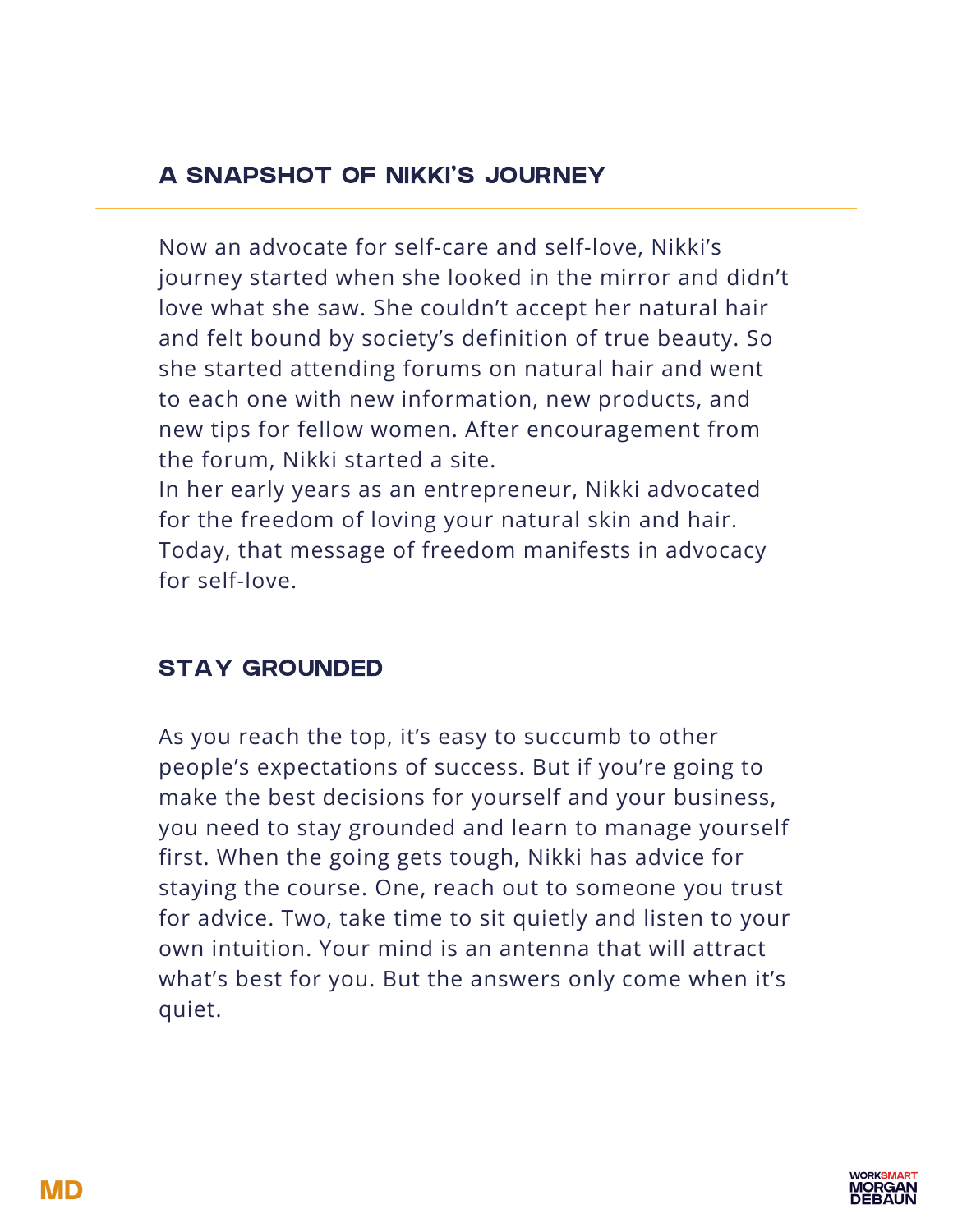Everyone has an inner voice. What's yours? Is it kind? Hesitant? Maybe self-deprecating? Now is the time to reclaim your inner-monologue and learn to reframe it rather than simply tuning it out. Instead of sitting in the pain of self-doubts, remind yourself that you're only hurting because your inner-voice isn't true. So if you hear, I'm going to mess up, hear it, remind yourself that it's not true, and move on. Once you differentiate your inner-voice from your real voice, you'll find the confidence to push forward.

## A PERMISSION SLIP FOR PEACE

Many of us only allow ourselves joy on special days. Beach days, Saturday mornings, paydays. But what if we could harness that feeling and carry it everywhere? Nikki calls that feeling self-love and, through practice, she's learned to harness it always. Even when life is stressful and chaotic and moving a million miles an hour.

## TO SERVE OTHERS, SERVE YOURSELF

Nikki's passion is making others feel better and, the truth is, spirituality is good for business. Becoming your true self will manifest into great work. Despite what "hustleculture" may say, as CEO, self-care is your responsibility.

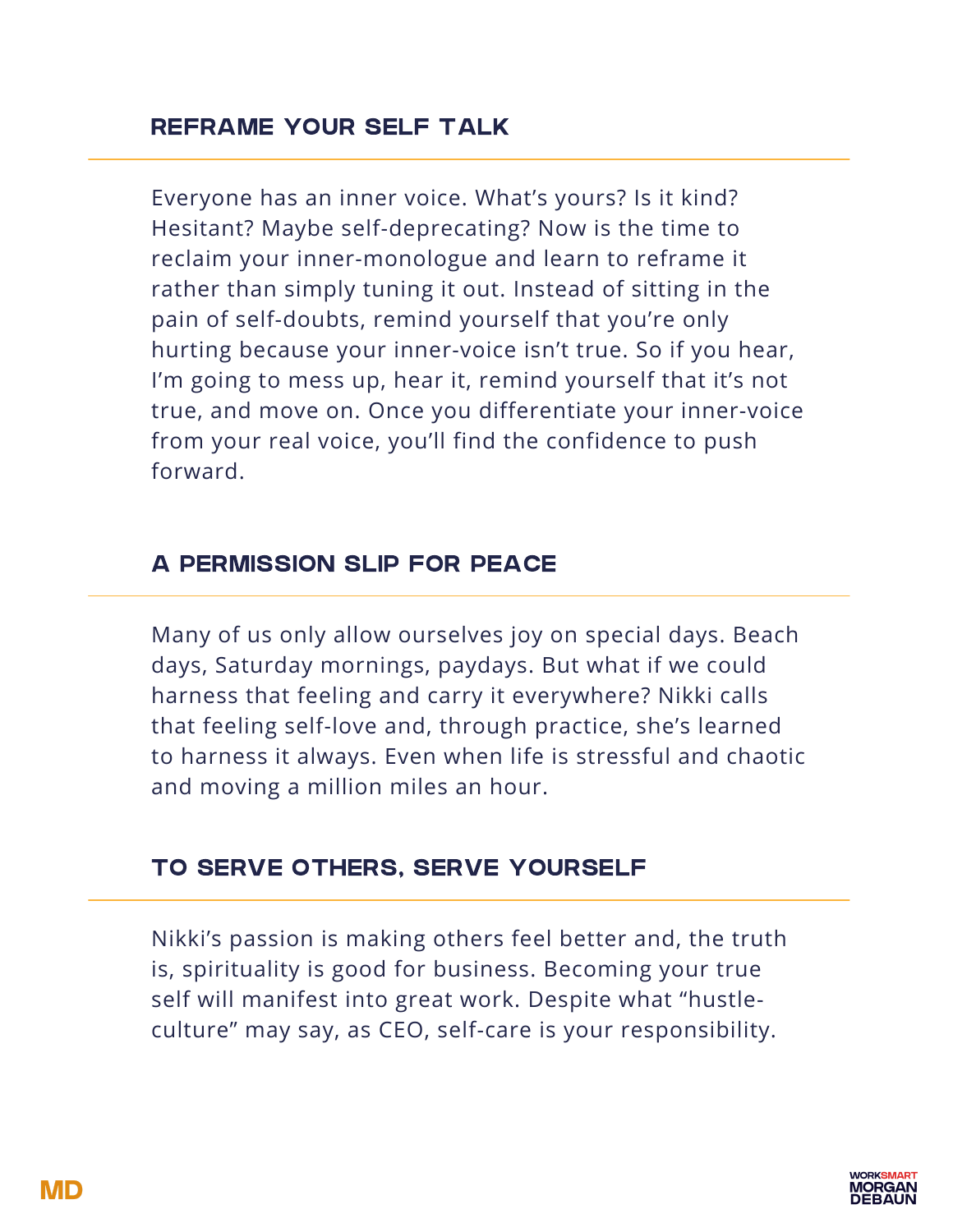#### BEHER SUMMIT

What started as a hashtag reminding others to step into the best version of themselves has transformed into a conference with twenty speakers. In her upcoming summit, Nikki and friends cover spirituality, entrepreneurship, beauty, creativity, and wellness.

#### HOMEWORK TIME

As Nikki reminds us, if you don't have 20 minutes to meditate, you need to meditate for 2 hours. So your challenge this week is to carve out 20 minutes and sit quietly. Ask yourself, What am I excited to do today? And what am I excited to create today as an entrepreneur?

Also remember to practice gratitude. Rather than saying, I have to do this, say, I get to do this. Waking up each morning is a blessing and that's something we often forget.

*Remember: work smarter, not harder.*